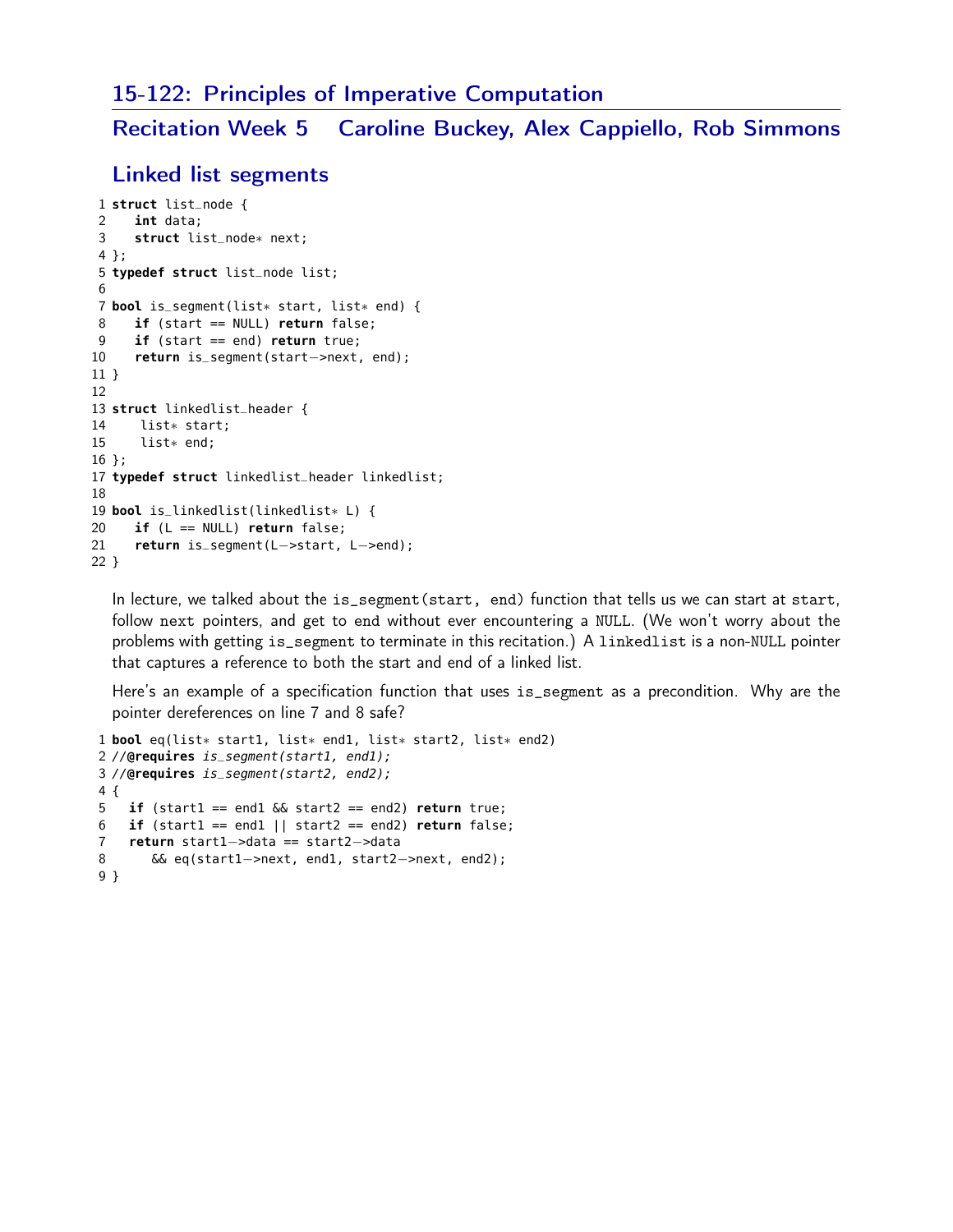# Creating a new linked list

Here's the code that creates a new linked list with one non-dummy node. Suppose linkedlist\_new(12) is called. For each of lines 4-9 (inclusive) draw a diagram that shows the state of the linked list after that line executes. Use X for struct fields that we haven't initialized yet.

```
1 linkedlist∗ linkedlist_new(int data)
2 //@ensures is_linkedlist(\result);
3 {
4 list∗ p = alloc(struct list_node);
5 p−>data = data;
6 p−>next = alloc(struct list_node);
7 linkedlist∗ L = alloc(struct linkedlist_header);
8 L−>start = p;
9 L−>end = p−>next;
10 return L;
11 }
```
- 4.
- 5.
- 6.

|--|--|

8.

9.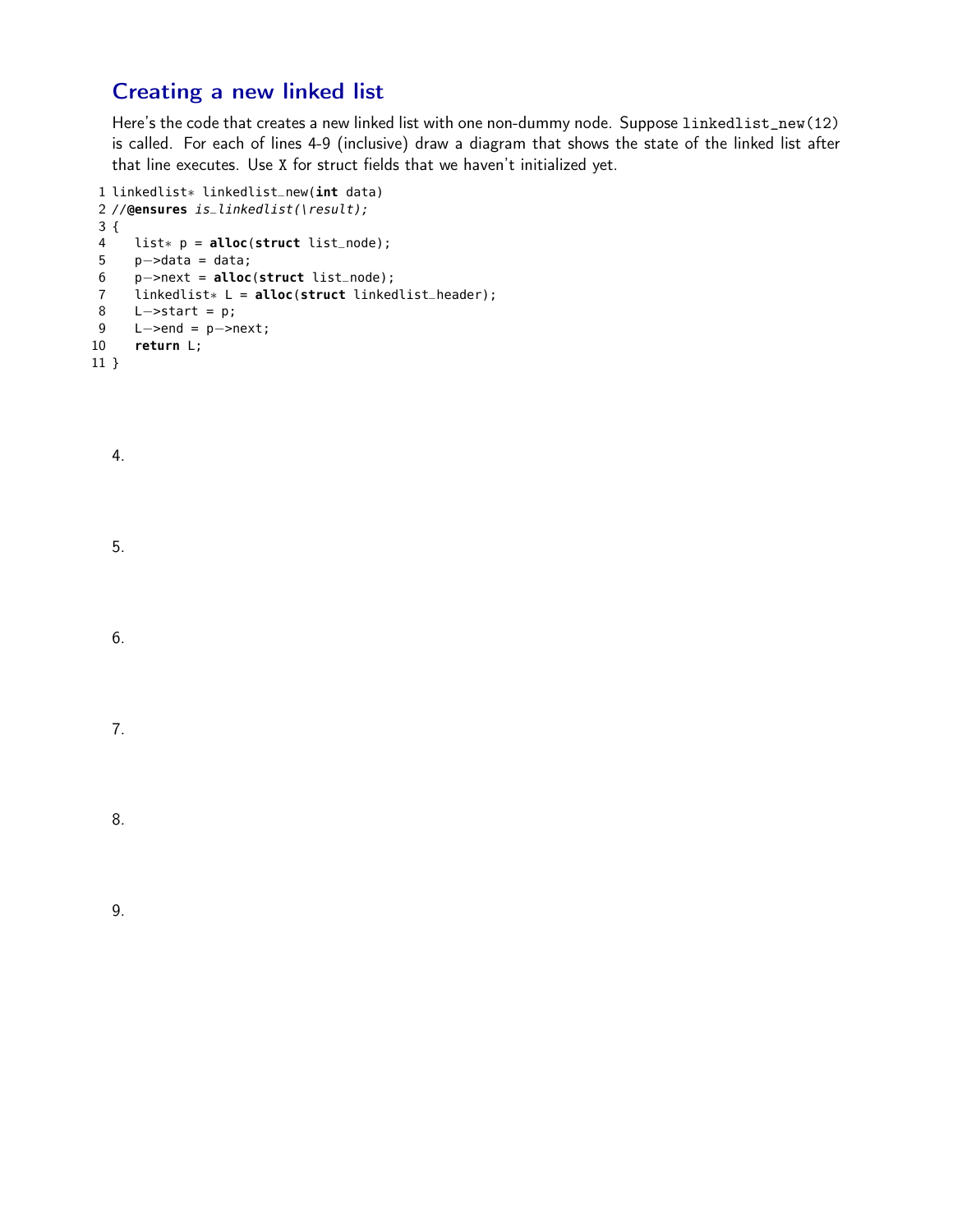## Adding to the end of a linked list

We can add to either the start or the end of a linked list. When we discussed the implementation of stacks in lecture, we were adding to the front. The following code adds a new list node to the end, the way a queue would:

```
1 void add_end(linkedlist∗ L, int x)
2 //@requires is_linkedlist(L);
3 //@ensures is_linkedlist(L);
4 {
5 list∗ p = alloc(struct list_node);
6 L->end->data = x;
7 L−>end−>next = p;
8 L−>end = p;
9 }
```
Suppose add\_end(L, 3) is called on a linked list L that contains before the call, from start to end, the sequence (1, 2). Draw the state of the linked list after each of lines 5 - 8 (inclusive). Include the list struct separately before it has been added to the linked list.

5.

6.

7.

8.